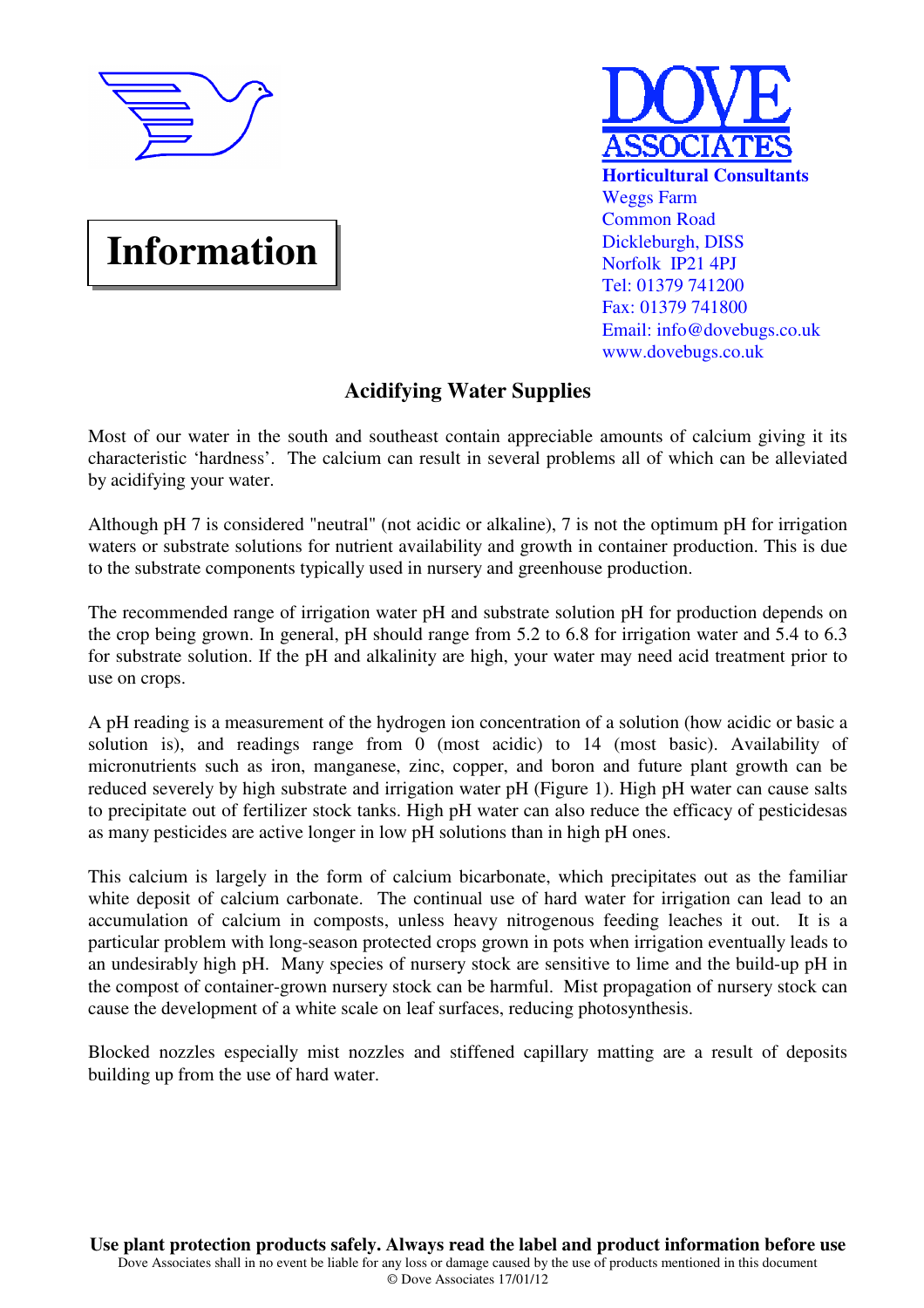### **Alkalinity**

Alkalinity is a measure of water's capacity to neutralize acids. It is the concentration of soluble alkalis in a solution. Dissolved bicarbonates such as calcium bicarbonate  $(Ca(HCO<sub>3</sub>)<sub>2</sub>)$ , sodium bicarbonate (NaHCO<sub>3</sub>), and magnesium bicarbonate (Mg(HCO<sub>3</sub>)<sub>2</sub>); and carbonates such as calcium carbonate  $(CaCO<sub>3</sub>)$  are the major contributors to alkalinity in irrigation water. Dissolved hydroxides are a minor contributor in most cases. Ammonia, borates, organic bases, phosphates, and silicates can also be minor contributors to alkalinity.

#### **Total carbonates**

Since bicarbonates and carbonates are the major components of water alkalinity, most laboratories assume that Total Carbonates ( $TC =$  carbonates + bicarbonates) equals alkalinity. In most cases, this is a safe assumption. For most waters in the Southeast, bicarbonates account for more than 90% of all alkalinity present.

The term "alkalinity" should not be confused with the term "alkaline," which describes situations where pH levels exceed 7.0. Laboratory test results generally express alkalinity as milligrams per liter (or parts per million) of calcium carbonate (mg/L or ppm  $CaCO<sub>3</sub>$ ) or as milliequivalents per liter of calcium carbonate (meq/L  $CaCO<sub>3</sub>$ ). You can convert between these two units using the following values: 1.0 meq/L CaCO<sub>3</sub> = 50.04 mg/L CaCO<sub>3</sub>. The term "total carbonates" (TC) may also be used by some testing laboratories to refer to alkalinity of a solution. Some laboratories assume that all alkalinity is derived solely from bicarbonates  $(HCO<sub>3</sub>)$  and will report alkalinity as bicarbonates using ppm (mg/L) or meq/L. To convert between these two units, use the following values: 1 meq/L HCO3-  $= 61$  mg/L HCO<sub>3</sub>.

Alkalinity establishes the buffering capacity of water and affects how much acid is required to change the pH. The following example may help explain the importance of alkalinity when trying to acidify water ): Grower A has water with a pH of 9.3 and an alkalinity of 71 mg/L CaCO<sub>3</sub> (TC =  $1.42$ ) meq/L). To reduce the pH of this water to 5.8, it takes 121ml of 35% (w : w) sulfuric acid per 1,000 litres of water. In contrast, Grower B has water with a pH of 8.3 and an alkalinity of 310 mg/L CaCO<sub>3</sub>  $(TC = 6.20 \text{ meg/L})$ . To reduce this water to a pH of 5.8, it takes 539ml. of 35% sulphuric acid per 1,000 litres of water. Even though Grower B's water is one pH unit lower than Grower A's, it takes more than four times more acid to lower the pH to 5.8 due to the differences in alkalinity. Both alkalinity and pH are must be considered when adjusting the pH of water.

#### **Water Softening**

There are various methods used to soften water. The safest and also the most expensive involve the use of ion-exchange resins, which completely remove the calcium and bicarbonate. Household water softening treatments involve the addition of sodium and are unsuitable for use on nurseries. For horticultural use the calcium bicarbonate can be neutralised by the addition of small quantities of concentrated acid to the water supply.

#### **Acidification of Water**

By adding the correct amount of acid the pH of water supply can be reduced to  $5.8 - 6.0$  which is suitable for most purposes.

Concentrated nitric acid (60% w/w) is usually preferred as it also provides some nitrogen feed helping to offset the cost of applying the acid. For each 100ml of concentrated nitric acid added to 1,000 litres of water you are supplying 22mg/litre (ppm) of nitrogen.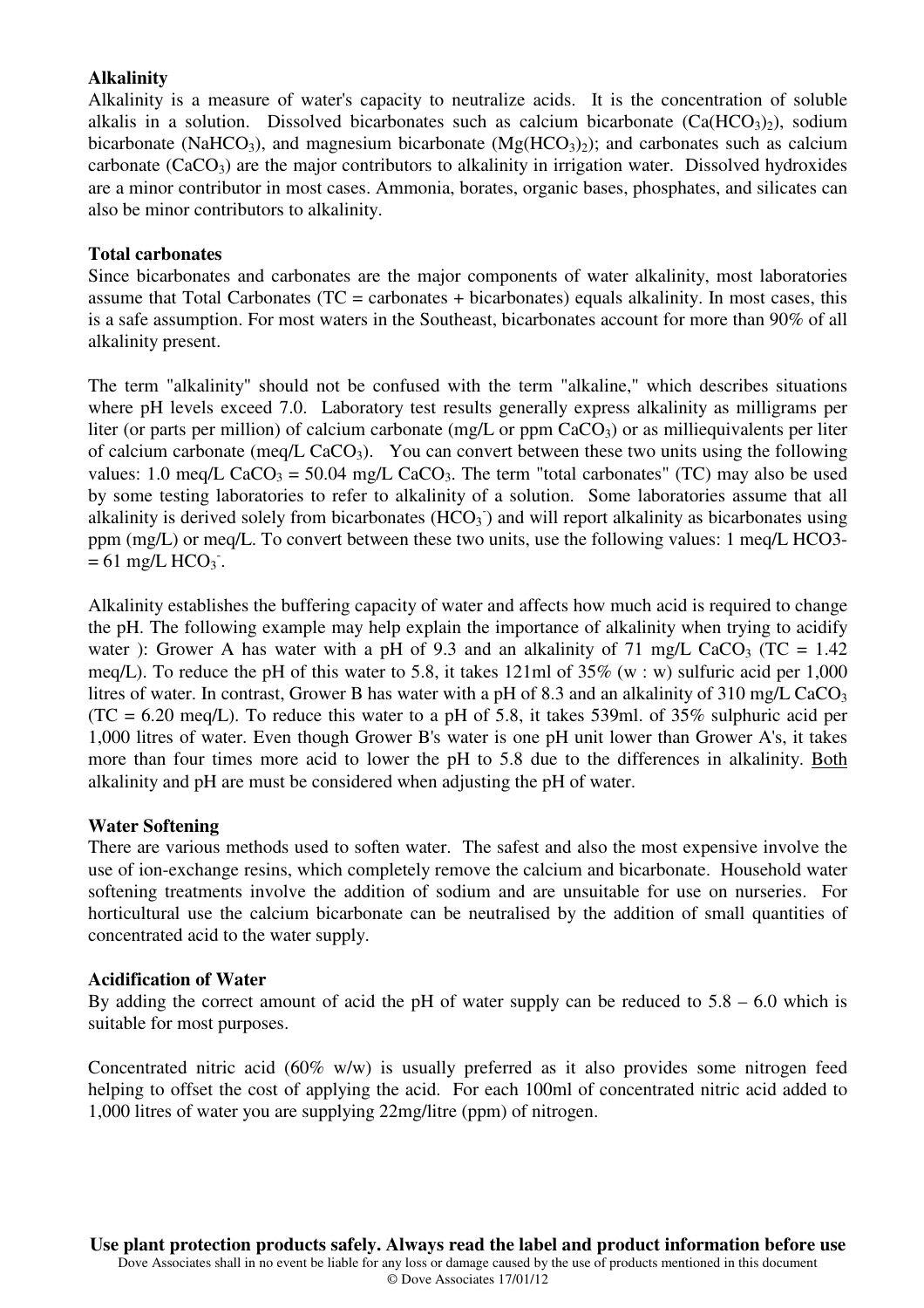From a number of hard water samples tested the amount of acid required was found to vary from between 140 and 200ml of concentrated nitric acid per 1,000 litres of water supply. If the water is from a borehole or other source it may be considerably less.

It is essential to assess accurately the amount of acid required for your particular water supply. If a small quantity of acid is added in excess of that required the water supply will become very acid as can be seen from the graph.

The quantity of acid required is assessed by plotting a graph of the effect of additions of acid on the pH of the water sample.

A typical graph is shown below, from a water sample containing 100mg/l of calcium. Here 275ml of concentrated acid are required to bring the pH to 5.9. This will also provide 60mg/l of nitrogen.



**NOTE: This graph is an example only. Your water sample should be assessed individually.** 

**Remember concentrated acids are dangerous chemicals and must be handled with care. Always add acid to water not water to acid. Acidified water is corrosive and may eat away the metallic components of your irrigation system. Ask for a full information sheet on the safe handling of acids.**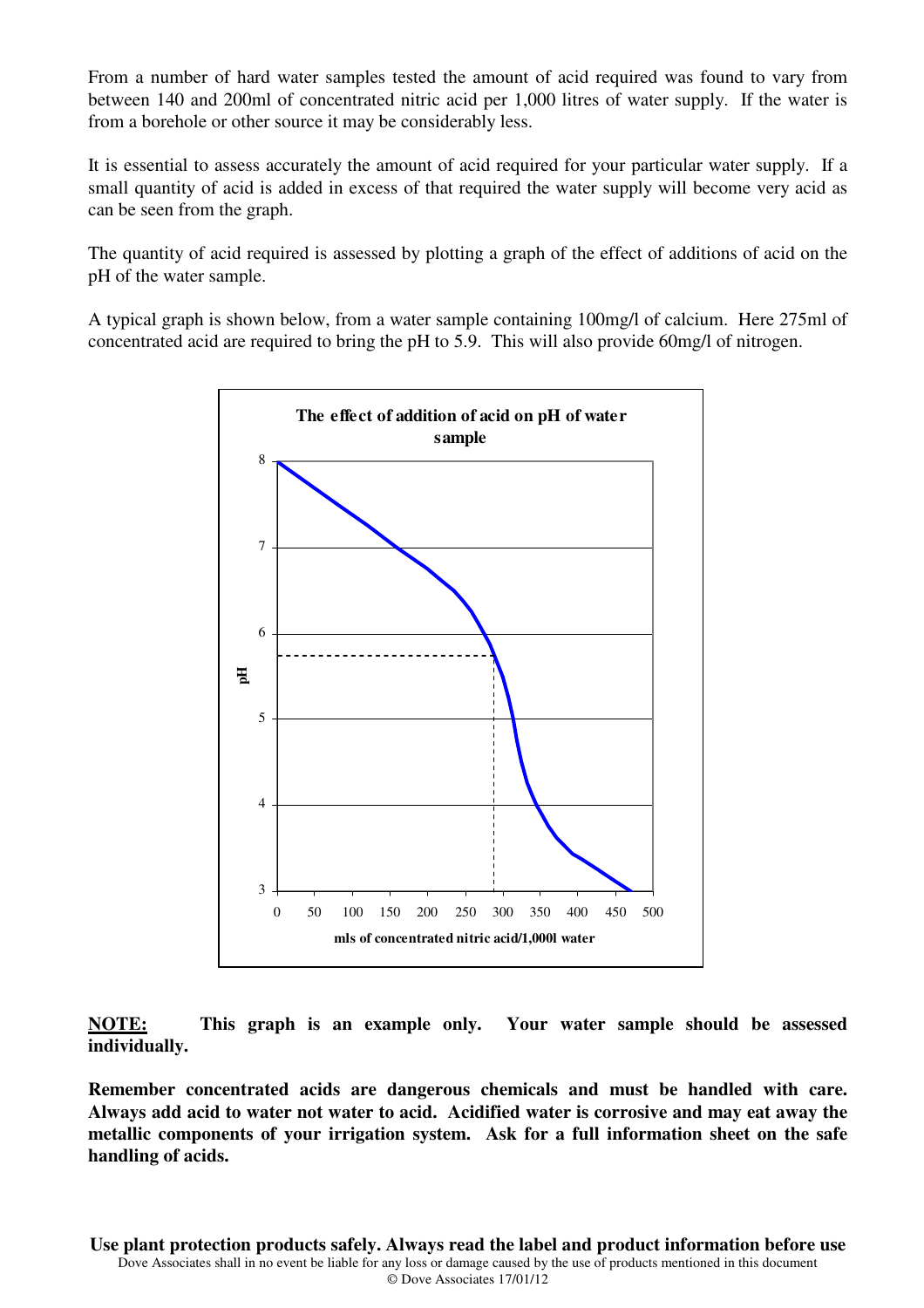



**Fully automatic injection systems** 







**Proportional pulse meter systems** 

**Nutrients from acids**